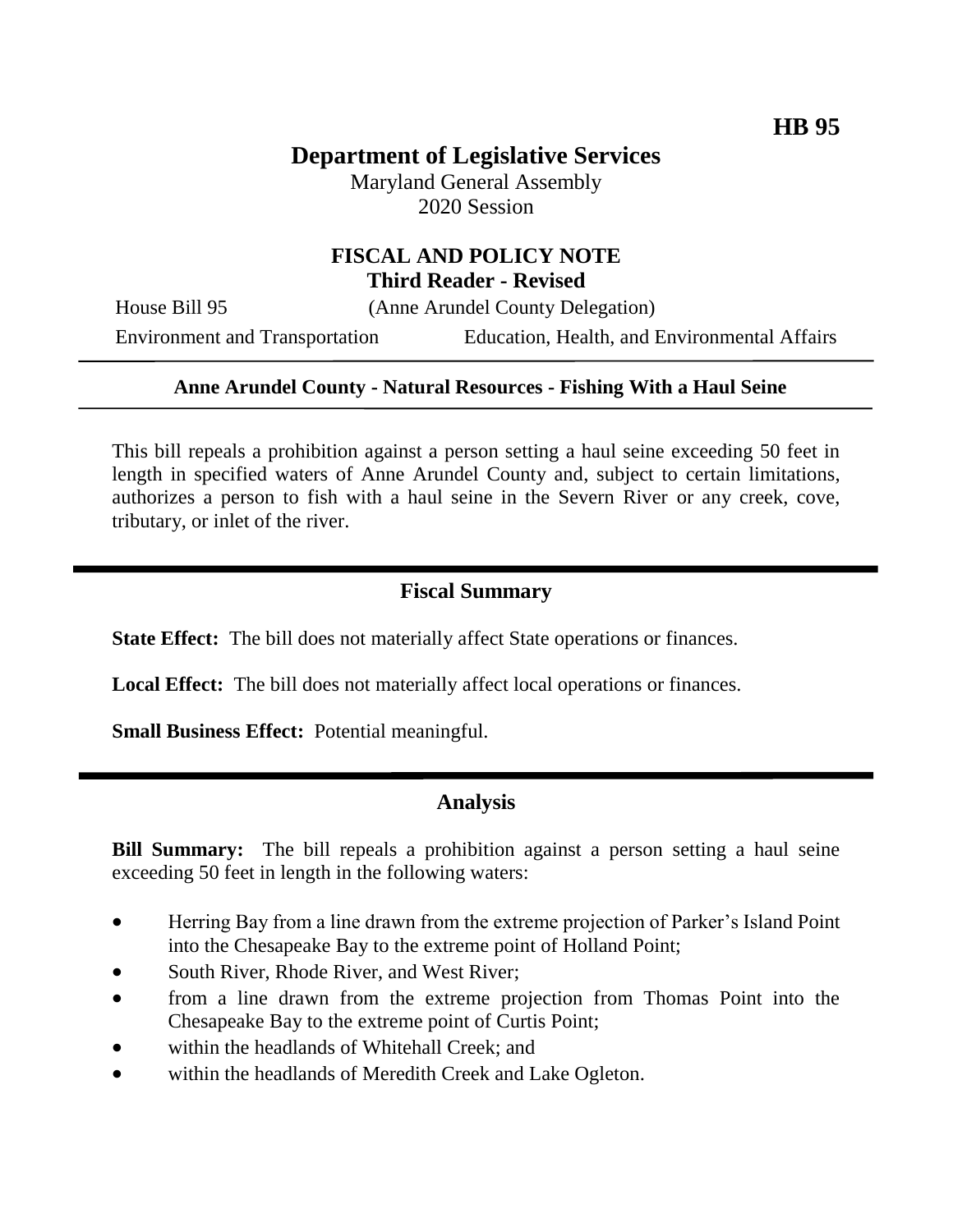The bill repeals a criminal penalty applicable to a violation of that prohibition.

The bill also authorizes a person to fish with a haul seine in the waters of the Severn River or any creek, cove, tributary, or inlet of the Severn River. That authorization, however, is subject to an existing prohibition against a person catching fish by any means, during February, March, and April, in the waters of the Severn River or Severn Run from the dividing line between tidal and nontidal waters to a point 2,400 feet downstream.

Subject to other fishing restrictions in Anne Arundel County, and general provisions governing the use of haul seines, the bill authorizes a person to use a haul seine to fish in the waters of Anne Arundel County.

**Current Law:** In Anne Arundel County, a person may not set a haul seine exceeding 50 feet in length in the following waters:

- Herring Bay from a line drawn from the extreme projection of Parker's Island Point into the Chesapeake Bay to the extreme point of Holland Point;
- South River, Rhode River, and West River;
- from a line drawn from the extreme projection from Thomas Point into the Chesapeake Bay to the extreme point of Curtis Point;
- within the headlands of Whitehall Creek; and
- within the headlands of Meredith Creek and Lake Ogleton.

A person who violates that prohibition is guilty of a misdemeanor and subject to a fine of up to \$2,500 with costs imposed in the discretion of the court.

Various general provisions governing the measurements and use of haul seines are established in statute, including a prohibition on fishing with a haul seine on weekends subject to specified exceptions in Baltimore, Harford, and Kent counties. Provisions specific to fishing in general in Anne Arundel County establish various, primarily gear-related restrictions for specific waters in the county. Among those restrictions, a person may fish only with a rod, or hook and line in the waters of the Severn River or any creek, cove, tributary, or inlet of the Severn River. During February, March, and April, a person may not catch fish by any means in the waters of the Severn River or Severn Run from the dividing line between tidal and nontidal waters to a point 2,400 feet downstream.

HB 95/ Page 2 **Small Business Effect:** The bill's removal of haul seine restrictions in the specified waters of Anne Arundel County may have a meaningful impact on small business finfish harvesters. The Department of Natural Resources indicates that the reported harvest by individuals reporting haul seine use in 2017, 2018, and 2019, in "National Oceanic and Atmospheric Administration (NOAA) codes" that *overlap* with Anne Arundel County waters, had a value of \$334,136, \$124,601, and \$140,174, respectively. It is unclear,